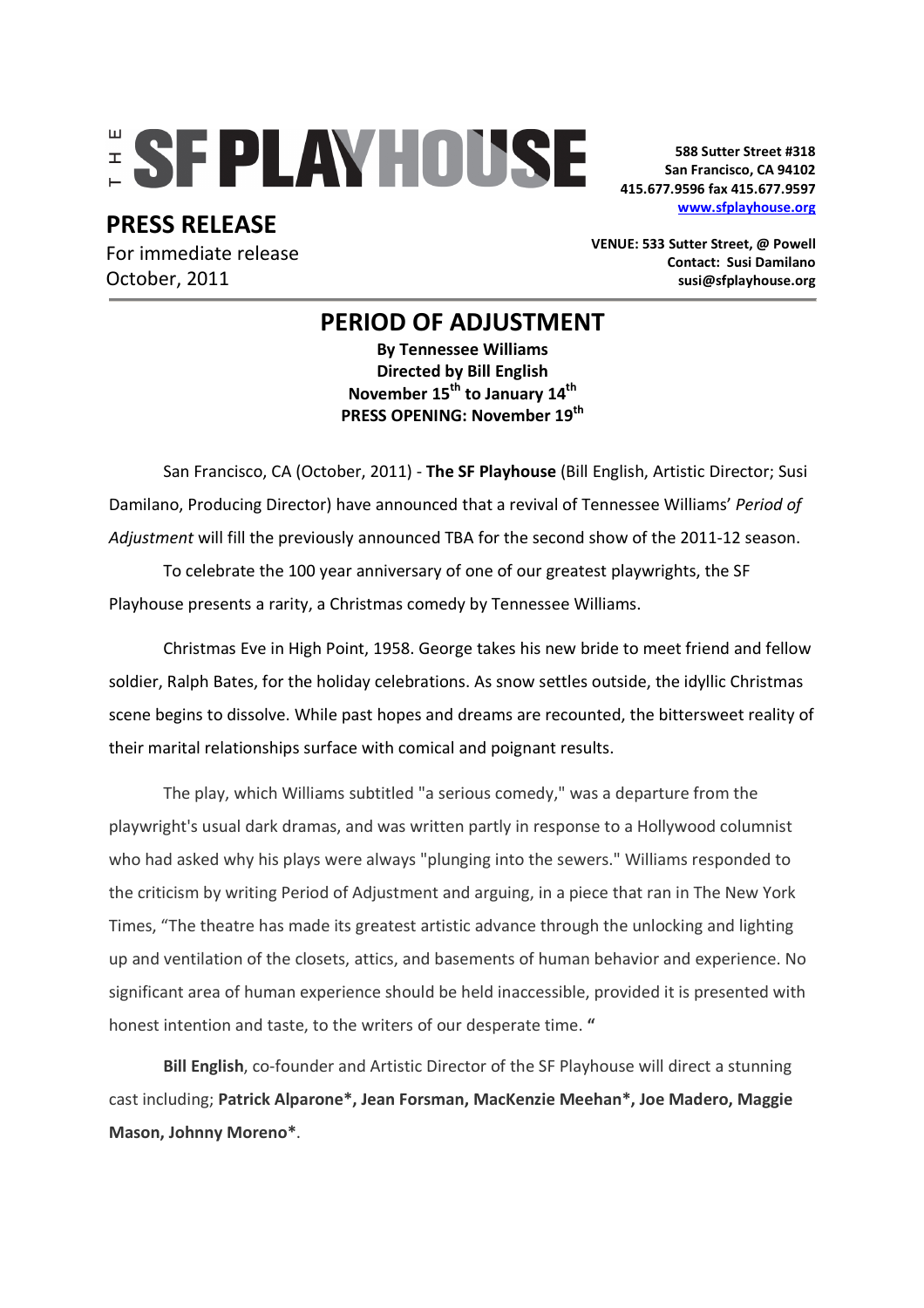#### THE SF PLAYHOUSE **Period of Adjustment**  *Continued:*

*Period of Adjustment* became a film in 1962 and marked the film debut of director George Roy Hill, a former actor and stage director who would soon become one of Hollywood's hottest directors (*Butch Cassidy and the Sundance Kid (*1969). *The Sting*, 1973). The art direction/set decoration was nominated for an Oscar but lost to *To Kill a Mockingbird* (1962).

**Jane Fonda**, who starred in the film, often cites Period of Adjustment as one of her favorite movie experiences and said, "It was an enormous challenge for me, especially because with my two previous films (Walk on the Wild Side, The Chapman Report, both 1962) I felt I'd tried but not gotten a good grasp on the characters I was playing...I became an actress because I needed love and support from a lot of people, but at the beginning I never dreamed I'd end up in the movies. A stage career is what I wanted. But somehow making movies gets to you. It's ego-battering and it's much tougher work, because it's harder to create a performance. When I did get Period of Adjustment, I finally began to feel like an experienced film actress, and I decided movies were for me."

**Tennessee Williams** was a master playwright of the twentieth century, and his plays *A Streetcar Named Desire, The Glass Menagerie*, and *Cat On A Hot Tin Roof* are considered among the finest of the American stage. At their best, his twenty-five full-length plays combined lyrical intensity, haunting loneliness, and hypnotic violence. He is widely considered the greatest Southern playwright and one of the greatest playwrights in the history of American drama.

Williams graduated from the University of Iowa in 1938. He then moved to New Orleans, where he began going by the name Tennessee, a nickname he'd been given in college thanks to his southern drawl. After struggling with his sexuality through his youth, he finally entered a new life as a gay man, with a new name, a new home, and a promising new career.

His plays were a great success in the United States and abroad, and he was able to write works that were well-received by critics and popular with audiences, including The Rose Tattoo (1950), Cat on a Hot Tin Roof (1955), Night of the Iguana (1961), and many others. Cat on a Hot Tin Roof won Williams his second Pulitzer Prize, and was his last truly great artistic and commercial success.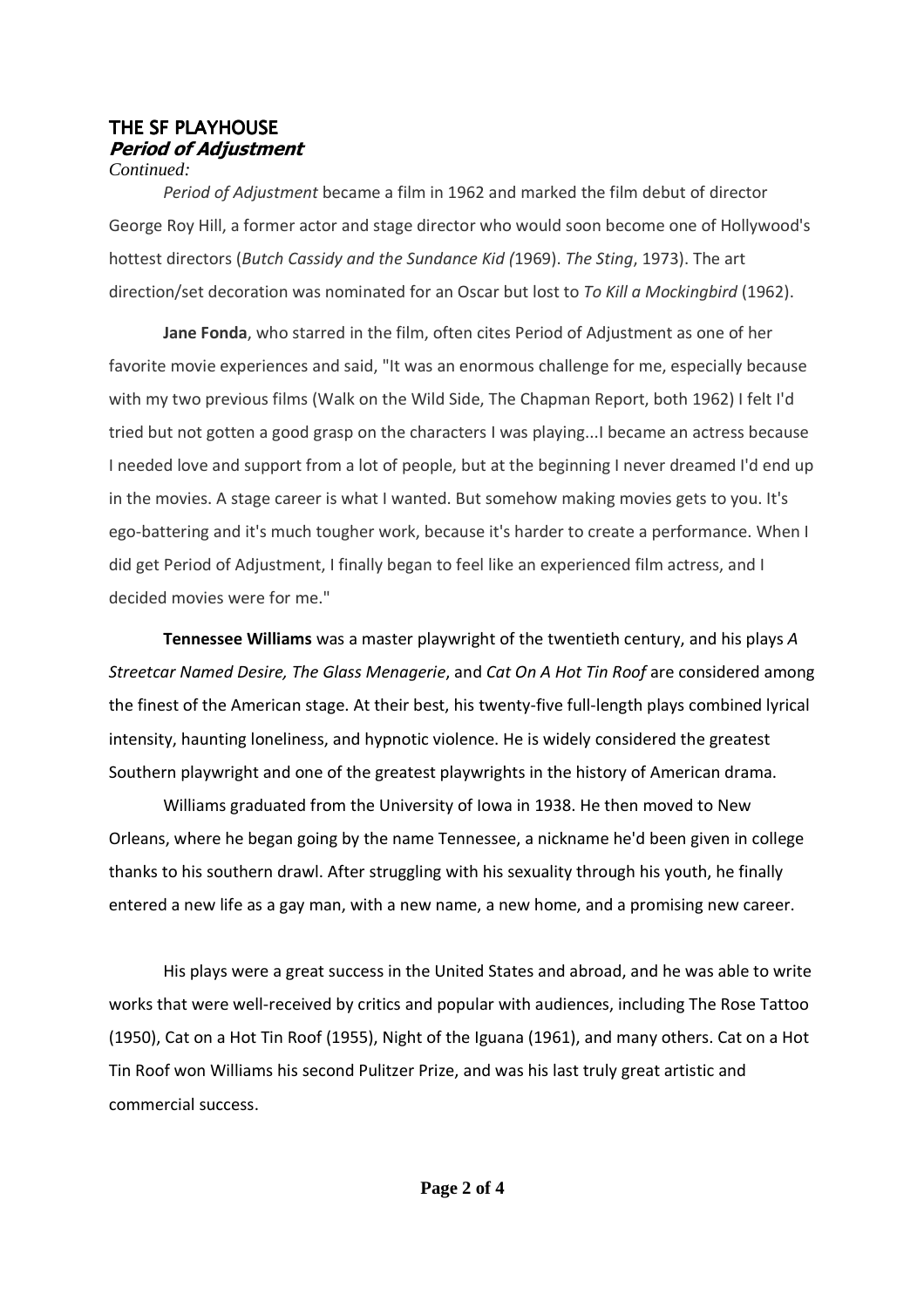## THE SF PLAYHOUSE **Period of Adjustment**

*Continued:*

He gave American theatergoers unforgettable characters, an incredible vision of life in the South, and a series of powerful portraits of the human condition. He was deeply interested in something he called "poetic realism," namely the use of everyday objects which, seen repeatedly and in the right contexts, become imbued with symbolic meaning. His plays also seemed preoccupied with the extremes of human brutality and sexual behavior: madness, rape, incest, nymphomania, as well as violent and fantastic deaths. Williams himself often commented on the violence in his own work, which to him seemed part of the human condition; he was conscious, also, of the violence in his plays being expressed in a particularly American setting. As with the work of Edward Albee, critics who attacked the "excesses" of Williams' work often were making thinly veiled attacked on his sexuality. Homosexuality was not discussed openly at that time, but in Williams' plays the themes of desire and isolation reveal, among other things, the influence of having grown up gay in a homophobic world.

He left behind an impressive body of work, including plays that continue to be performed the world over. In his worst work, his writing is melodramatic and overwrought, but at his best Tennessee Williams is a haunting, lyrical, and powerful voice, and one of the most important forces in twentieth-century American drama**.** 

Founded by **Bill English and Susi Damilano** in 2003, **The SF Playhouse** is San Francisco's fastest growing and most awarded Theater Company and hailed as a "small delicacy" by *SF Weekly*, "eclectic" by the *San Francisco Bay Guardian,* and "local theater's best kept secret" by *San Francisco Magazine*. Located in Union Square, The SF Playhouse offers intimate, professional theatre with top notch actors and world class design. It has received multiple awards for overall productions, acting and design including the SF Weekly Best Theatre Award, Bay Guardian's Best Off-Broadway Theatre Award. The *San Francisco Chronicle* raved, *"One of the most meteoric rises [of the decade] has been that of SF Playhouse, Bill English and Susi Damilano's 7-year-old-start-up that has been attracting more top-notch actors, directors, and scripts every year."* The SF Playhouse has become the intimate theatre alternative to the traditional Union Square theatre fare, providing a creative home and inspiring environment where actors, directors, writers, designers, and theatre lovers converge to create works that celebrate the human spirit.